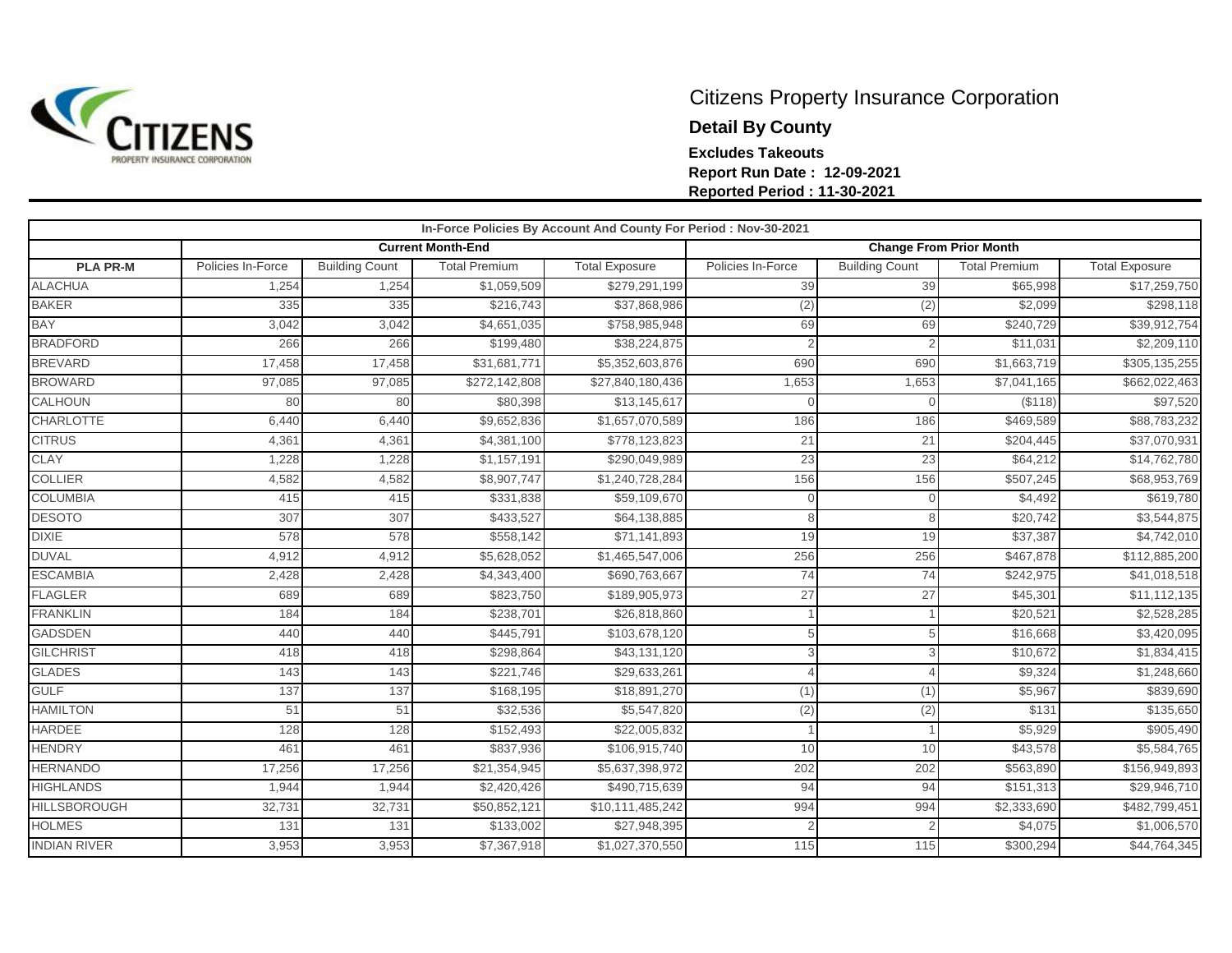| <b>JACKSON</b>      | 408               | 408                   | \$474,073            | \$96,717,500          |                   | 5                     | \$14,318             | \$2,695,670           |
|---------------------|-------------------|-----------------------|----------------------|-----------------------|-------------------|-----------------------|----------------------|-----------------------|
| <b>JEFFERSON</b>    | 195               | 195                   | \$150,081            | \$26,641,115          |                   | 3                     | \$8,515              | \$1,774,795           |
| LAFAYETTE           | 76                | 76                    | \$49,779             | \$7,014,665           | (1)               | (1)                   | \$1,447              | \$159,095             |
| LAKE                | 3,457             | 3,457                 | \$3,595,396          | \$813,427,565         | 92                | 92                    | \$218,398            | \$56,184,295          |
| LEE                 | 13,247            | 13,247                | \$19,133,538         | \$2,962,920,997       | 366               | 366                   | \$986,097            | \$159,260,329         |
| LEON                | 1,360             | 1,360                 | \$1,153,079          | \$348,288,072         | 26                | 26                    | \$46,536             | \$14,003,065          |
| LEVY                | 1,120             | 1,120                 | \$947,096            | \$133,082,193         | 20                | 20                    | \$39,146             | \$5,454,304           |
| <b>LIBERTY</b>      | 89                | 89                    | \$64,749             | \$11,207,040          | (1)               | (1)                   | \$1,940              | \$328,830             |
| <b>MADISON</b>      | 129               | 129                   | \$98,127             | \$15,712,109          |                   | 3                     | \$6,746              | \$864,310             |
| <b>MANATEE</b>      | 8,119             | 8,119                 | \$10,884,641         | \$1,930,058,164       | 162               | 162                   | \$506,879            | \$95,817,145          |
| <b>MARION</b>       | 2,516             | 2,516                 | \$2,188,313          | \$496,487,522         | 75                | 75                    | \$154,194            | \$40,233,850          |
| <b>MARTIN</b>       | 4,009             | 4,009                 | \$11,114,024         | \$1,309,049,476       | 152               | 152                   | \$487,533            | \$59,135,118          |
| MIAMI-DADE          | 125,762           | 125,762               | \$394,761,142        | \$33,733,938,205      | 1,345             | 1,345                 | \$5,438,598          | \$512,011,007         |
| <b>MONROE</b>       | 264               | 264                   | \$206,189            | \$61,065,722          |                   |                       | \$8,753              | \$2,135,585           |
| NASSAU              | 732               | 732                   | \$684,977            | \$125,664,072         | (7)               | (7)                   | \$14,948             | \$3,759,225           |
| <b>OKALOOSA</b>     | 3,605             | 3,605                 | \$7,436,404          | \$1,225,065,574       | 220               | 220                   | \$524,689            | \$85,005,155          |
| <b>OKEECHOBEE</b>   | 395               | 395                   | \$622,768            | \$88,906,692          | 17                | 17                    | \$50,541             | \$6,194,012           |
| ORANGE              | 13,425            | 13,425                | \$20,019,832         | \$4,528,347,601       | 873               | 873                   | \$1,628,850          | \$336,948,993         |
| <b>OSCEOLA</b>      | 5,701             | 5,701                 | \$8,143,251          | \$1,915,298,241       | 378               | 378                   | \$680,205            | \$149,277,442         |
| PALM BEACH          | 51,475            | 51,475                | \$129,882,057        | \$15,962,481,262      | 1,588             | 1,588                 | \$5,065,331          | \$561,735,193         |
| PASCO               | 20,045            | 20,045                | \$24,606,671         | \$5,381,750,810       | 296               | 296                   | \$841,836            | \$170,482,460         |
| <b>PINELLAS</b>     | 76,496            | 76,496                | \$118,863,117        | \$21,985,898,864      | 1,228             | 1,228                 | \$3,306,531          | \$596,115,319         |
| POLK                | 4,504             | 4,504                 | \$6,251,430          | \$1,196,654,059       | 182               | 182                   | \$451,761            | \$83,233,685          |
| <b>PUTNAM</b>       | 704               | 704                   | \$553,414            | \$92,225,647          | (7)               | (7)                   | \$14,775             | \$3,884,695           |
| <b>SANTA ROSA</b>   | 2,299             | 2,299                 | \$4,031,247          | \$658,992,282         | 95                | 95                    | \$278,118            | \$51,524,520          |
| <b>SARASOTA</b>     | 6,604             | 6,604                 | \$8,520,767          | \$1,582,800,099       | 156               | 156                   | \$414,662            | \$79,033,899          |
| <b>SEMINOLE</b>     | 4,027             | 4,027                 | \$5,766,382          | \$1,469,471,046       | 356               | 356                   | \$607,424            | \$146,118,572         |
| <b>ST JOHNS</b>     | 1,924             | 1,924                 | \$2,306,616          | \$528,781,431         | 48                | 48                    | \$111,523            | \$26,302,922          |
| <b>ST LUCIE</b>     | 8,719             | 8,719                 | \$17,118,248         | \$2,562,818,351       | 370               | 370                   | \$976,805            | \$139,928,402         |
| <b>SUMTER</b>       | 549               | 549                   | \$510,036            | \$96,655,134          | 17                | 17                    | \$39,238             | \$7,833,700           |
| SUWANNEE            | 328               | 328                   | \$254,941            | \$34,714,389          | (3)               | (3)                   | \$2,858              | \$339,795             |
| <b>TAYLOR</b>       | 729               | 729                   | \$797,089            | \$108,479,815         | (10)              | (10)                  | \$4,548              | \$1,363,905           |
| <b>UNION</b>        | 86                | 86                    | \$70,969             | \$12,477,813          |                   |                       | \$4,191              | \$946,040             |
| <b>VOLUSIA</b>      | 5,866             | 5,866                 | \$6,908,347          | \$1,524,794,458       | 266               | 266                   | \$493,684            | \$118,036,626         |
| <b>WAKULLA</b>      | 382               | 382                   | \$368,863            | \$54,351,545          | (3)               | (3)                   | \$6,974              | \$1,261,990           |
| <b>WALTON</b>       | 526               | 526                   | \$564,252            | \$77,680,314          |                   |                       | \$10,271             | \$2,642,995           |
| WASHINGTON          | 218               | 218                   | \$247,945            | \$36,777,520          | (6)               | (6)                   | (\$3,409)            | (\$913,575)           |
| Total               | 573,527           | 573,527               | \$1,240,123,851      | \$161,675,118,901     | 12,958            | 12,958                | \$38,000,395         | \$5,663,505,587       |
|                     |                   |                       |                      |                       |                   |                       |                      |                       |
| <b>COASTAL PR-W</b> | Policies In-Force | <b>Building Count</b> | <b>Total Premium</b> | <b>Total Exposure</b> | Policies In-Force | <b>Building Count</b> | <b>Total Premium</b> | <b>Total Exposure</b> |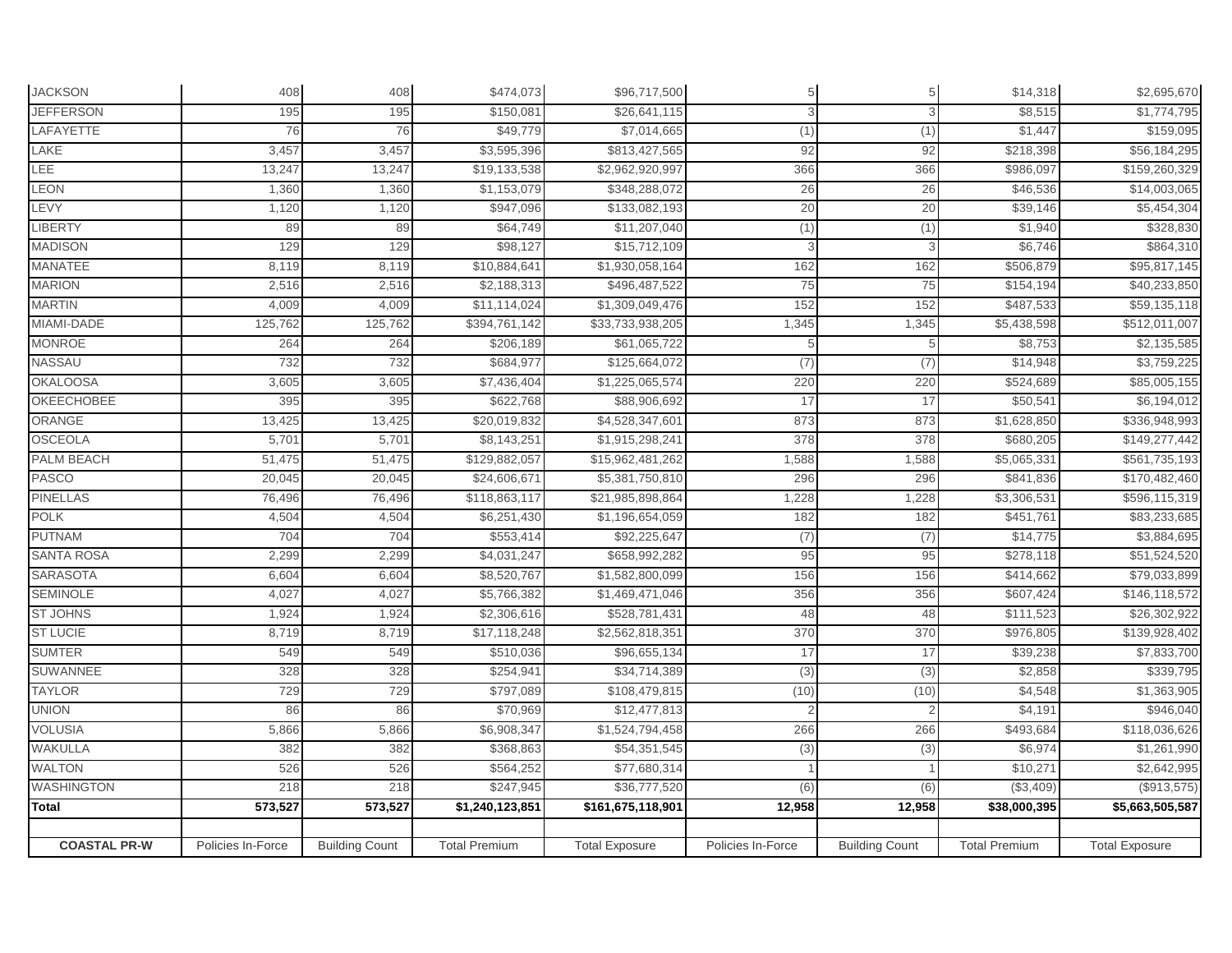| BAY                 | 596               | 596                   | \$1,086,429          | \$182,545,521         |                   |                       | \$12,591             | \$1,852,470           |
|---------------------|-------------------|-----------------------|----------------------|-----------------------|-------------------|-----------------------|----------------------|-----------------------|
| <b>BREVARD</b>      | 353               | 353                   | \$587,054            | \$127,807,573         |                   |                       | \$2,381              | \$520,453             |
| <b>BROWARD</b>      | 12,003            | 12,003                | \$30,063,260         | \$4,597,934,625       | 125               | 125                   | \$436,425            | \$49,145,948          |
| <b>CHARLOTTE</b>    | 292               | 292                   | \$733,435            | \$137,631,160         | $\Omega$          | $\mathbf{0}$          | \$8,058              | \$1,198,620           |
| <b>COLLIER</b>      | 913               | 913                   | \$2,028,578          | \$392,284,517         | (17)              | (17)                  | (\$15,906)           | (\$5,555,340)         |
| <b>DUVAL</b>        | 220               | 220                   | \$253,596            | \$108,352,850         |                   | 2                     | \$3,105              | \$1,053,510           |
| <b>ESCAMBIA</b>     | 1,664             | 1,664                 | \$3,470,780          | \$754,962,953         | 21                | 21                    | \$61,185             | \$14,297,315          |
| <b>FLAGLER</b>      | 373               | 373                   | \$441,526            | \$147,934,520         | 13                | 13                    | \$19,400             | \$6,681,660           |
| <b>FRANKLIN</b>     | 303               | 303                   | \$911,382            | \$146,648,770         |                   |                       | \$1,346              | (\$759,410)           |
| <b>GULF</b>         | 141               | 141                   | \$354,489            | \$58,469,295          |                   |                       | \$9,788              | \$1,665,880           |
| <b>HERNANDO</b>     | 54                | 54                    | \$75,453             | \$19,860,480          |                   |                       | \$1,148              | \$821,460             |
| <b>INDIAN RIVER</b> | 187               | 187                   | \$533,417            | \$84,435,480          |                   | $\overline{2}$        | \$12,671             | \$2,384,590           |
| LEE                 | 2,598             | 2,598                 | \$6,079,674          | \$1,007,711,963       | 35                | 35                    | \$139,302            | \$17,941,050          |
| <b>EVY</b>          | 96                | 96                    | \$125,727            | \$35,607,405          |                   |                       | \$8,502              | \$795,210             |
| <b>MANATEE</b>      | 362               | 362                   | \$857,347            | \$149,249,870         | 9                 | 9                     | \$39,527             | \$3,784,220           |
| MIAMI-DADE          | 14,490            | 14,490                | \$41,923,464         | \$7,302,009,727       | 186               | 186                   | \$544,469            | \$87,724,094          |
| <b>MONROE</b>       | 14,363            | 14,363                | \$52,527,738         | \$6,321,452,881       | 64                | 64                    | \$489,985            | \$49,830,815          |
| NASSAU              | 123               | 123                   | \$127,787            | \$57,268,570          |                   |                       | \$2,620              | \$2,226,750           |
| <b>OKALOOSA</b>     | 201               | 20 <sup>o</sup>       | \$409,574            | \$55,723,675          | (4)               | (4)                   | (\$5,490)            | (\$1,149,070)         |
| PALM BEACH          | 7,165             | 7,165                 | \$18,563,378         | \$2,793,874,809       | 69                | 69                    | \$222,948            | \$28,663,560          |
| <b>PASCO</b>        | 314               | 314                   | \$284,844            | \$63,129,400          | (4)               | (4)                   | (\$4,620)            | \$565,610             |
| <b>PINELLAS</b>     | 1,512             | 1,512                 | \$3,327,689          | \$652,487,255         | (5)               | (5)                   | \$14,768             | \$1,081,060           |
| <b>SANTA ROSA</b>   | 377               | 377                   | \$1,049,886          | \$190,278,025         |                   | 2                     | \$12,357             | \$2,782,250           |
| <b>SARASOTA</b>     | 5,572             | 5,572                 | \$7,295,312          | \$2,161,135,961       | 35                | 35                    | \$56,666             | \$19,566,520          |
| <b>ST JOHNS</b>     | 224               | 224                   | \$296,118            | \$101,257,236         | (4)               | (4)                   | (\$391               | (\$3,918,320)         |
| <b>ST LUCIE</b>     | 173               | 173                   | \$215,800            | \$27,096,430          | (5)               | (5)                   | (\$2,668)            | (\$735,900)           |
| <b>VOLUSIA</b>      | 1,192             | 1,192                 | \$1,237,298          | \$422,111,001         | 6                 | 6                     | \$15,907             | \$9,362,645           |
| WAKULLA             | 54                | 54                    | \$77,215             | \$18,242,820          | $\Omega$          | $\Omega$              | \$1,365              | \$410,820             |
| <b>WALTON</b>       | 965               | 965                   | \$2,114,910          | \$422,180,808         |                   |                       | \$63,861             | \$6,684,465           |
| Total               | 66,880            | 66,880                | \$177,053,160        | \$28,539,685,580      | 543               | 543                   | \$2,151,300          | \$298,922,935         |
|                     |                   |                       |                      |                       |                   |                       |                      |                       |
| <b>COASTAL PR-M</b> | Policies In-Force | <b>Building Count</b> | <b>Total Premium</b> | <b>Total Exposure</b> | Policies In-Force | <b>Building Count</b> | <b>Total Premium</b> | <b>Total Exposure</b> |
| BAY                 | 481               | 481                   | \$1,135,836          | \$110,328,467         | 28                | 28                    | \$122,618            | \$11,160,180          |
| <b>BREVARD</b>      | 800               | 800                   | \$1,514,279          | \$161,469,860         | 10                | 10                    | \$47,082             | \$5,575,955           |
| <b>BROWARD</b>      | 22,094            | 22,094                | \$65,059,198         | \$4,641,431,537       | 417               | 417                   | \$1,717,514          | \$109,097,075         |
| <b>CHARLOTTE</b>    | 147               | 147                   | \$420,536            | \$41,494,804          |                   | 3                     | \$22,100             | \$2,860,799           |
| <b>COLLIER</b>      | 759               | 759                   | \$1,946,617          | \$187,191,864         | 24                | 24                    | \$106,272            | \$8,856,125           |
| <b>DUVAL</b>        | 152               | 152                   | \$236,826            | \$43,160,078          | 3                 | 3                     | \$8,530              | \$1,768,450           |
| <b>ESCAMBIA</b>     | 1,121             | 1,121                 | \$2,834,061          | \$391,759,612         | 53                | 53                    | \$199,898            | \$26,979,864          |
| <b>FLAGLER</b>      | 209               | 209                   | \$376,772            | \$54,651,166          | 12                | 12                    | \$29,123             | \$5,068,407           |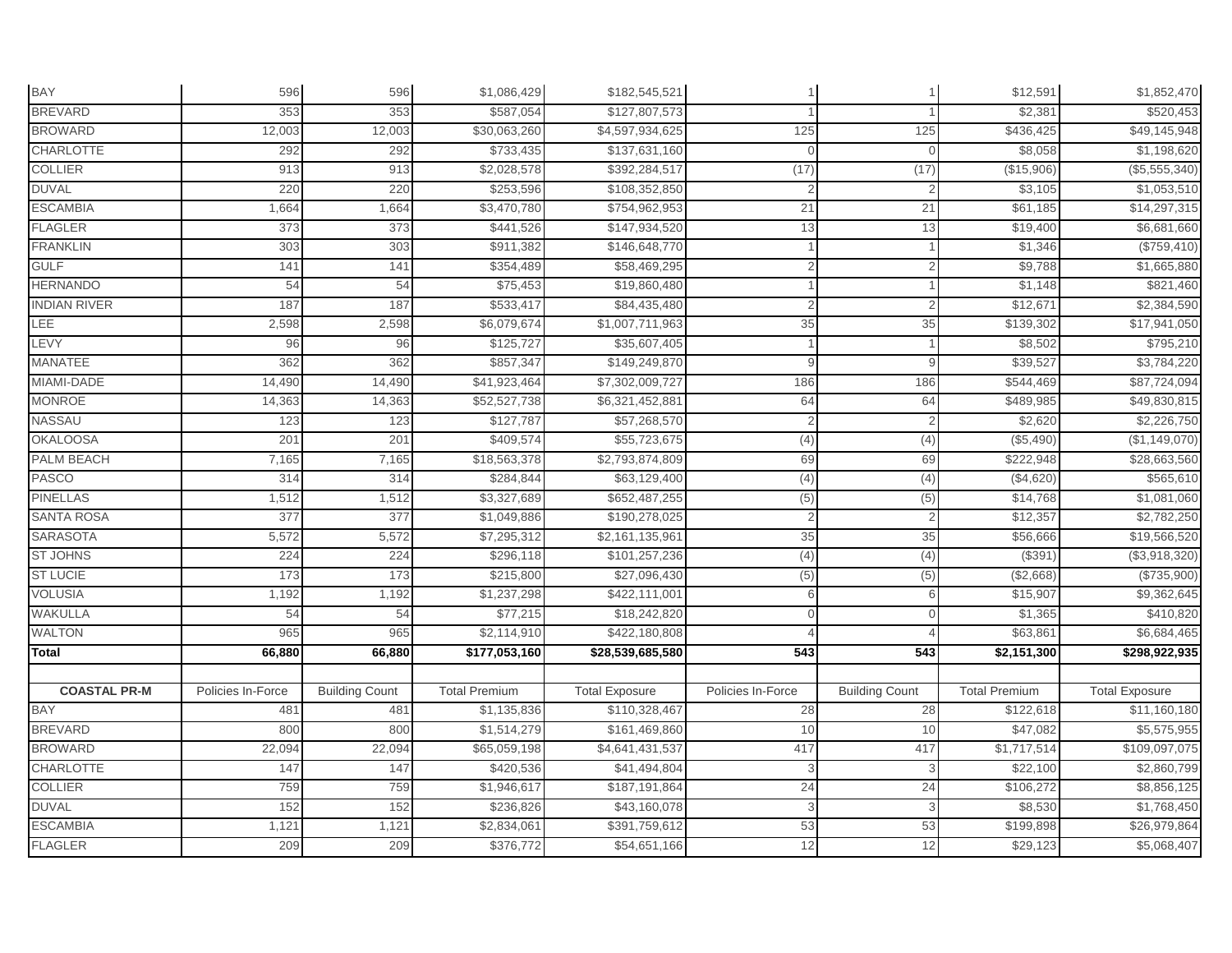| <b>FRANKLIN</b>                      | 80                | 80                    | \$256,153                | \$20,477,905                    |                   |                       | \$6,859                 | \$548,040                |
|--------------------------------------|-------------------|-----------------------|--------------------------|---------------------------------|-------------------|-----------------------|-------------------------|--------------------------|
| <b>GULF</b>                          | 60                | 60                    | \$145,392                | \$9,407,000                     |                   |                       | \$5,073                 | \$451,930                |
| <b>HERNANDO</b>                      | 500               | 500                   | \$1,142,356              | \$199,206,655                   | (2)               | (2)                   | (\$1,735)               | (\$122, 285)             |
| <b>INDIAN RIVER</b>                  | 186               | 186                   | \$527,472                | \$47,818,405                    |                   | $\overline{2}$        | \$16,684                | \$1,259,310              |
| LEE                                  | 1,730             | 1,730                 | \$3,866,600              | \$351,448,958                   | 10                | 10                    | \$83,946                | \$9,559,472              |
| LEVY                                 | 39                | 39                    | \$97,873                 | \$11,312,780                    | (4)               | (4)                   | (\$12,014)              | (\$1,235,390)            |
| MANATEE                              | 203               | 203                   | \$544,707                | \$49,971,650                    | $\cap$            | $\Omega$              | \$13,245                | \$1,395,750              |
| MIAMI-DADE                           | 33,121            | 33,12'                | \$100,751,439            | \$7,444,548,421                 | 532               | 532                   | \$1,901,884             | \$131,096,962            |
| <b>MONROE</b>                        | 2,253             | 2,253                 | \$9,118,430              | \$853,825,283                   | 29                | 29                    | \$213,061               | \$16,652,549             |
| NASSAU                               | 36                | 36                    | \$79,442                 | \$12,405,250                    |                   |                       | (\$366"                 | \$495,150                |
| <b>OKALOOSA</b>                      | 87                | 87                    | \$195,355                | \$15,967,110                    | (2)               | (2)                   | \$9,813                 | \$888,715                |
| <b>PALM BEACH</b>                    | 18,559            | 18,559                | \$54,634,547             | \$4,472,289,192                 | 468               | 468                   | \$1,957,089             | \$141,464,419            |
| <b>PASCO</b>                         | 2,963             | 2,963                 | \$4,942,685              | \$721,680,340                   | 104               | 104                   | \$254,582               | \$41,434,650             |
| <b>PINELLAS</b>                      | 2,392             | 2,392                 | \$6,565,751              | \$703,888,838                   | 39                | 39                    | \$204,673               | \$18,397,886             |
| <b>SANTA ROSA</b>                    | 145               | 145                   | \$469,912                | \$56,664,709                    |                   | 5                     | \$30,360                | \$4,320,895              |
| <b>SARASOTA</b>                      | 4,430             | 4,430                 | \$8,131,136              | \$1,177,616,088                 | 136               | 136                   | \$344,986               | \$56,410,012             |
| <b>ST JOHNS</b>                      | 130               | 130                   | \$249,360                | \$38,861,086                    |                   | 5                     | \$18,524                | \$2,265,420              |
| <b>ST LUCIE</b>                      | 562               | 562                   | \$1,080,192              | \$62,630,764                    |                   |                       | \$31,050                | \$2,018,180              |
| <b>VOLUSIA</b>                       | 2,442             | 2,442                 | \$3,826,829              | \$611,435,834                   | 113               | 113                   | \$264,735               | \$44,386,280             |
| <b>WAKULLA</b>                       | 24                | 24                    | \$61,704                 | \$7,510,340                     | $\overline{2}$    | (2)                   | (\$1,831                | \$28,040                 |
| <b>WALTON</b>                        | 435               | 435                   | \$1,113,766              | \$125,745,006                   | 11                | 11                    | \$68,306                | \$7,722,670              |
| Total                                | 96,140            | 96,140                | \$271,325,226            | \$22,626,199,002                | 2,005             | 2,005                 | $\overline{$7,662,061}$ | \$650,805,510            |
|                                      |                   |                       |                          |                                 |                   |                       |                         |                          |
| <b>COASTAL CR-W</b>                  | Policies In-Force | <b>Building Count</b> | <b>Total Premium</b>     | <b>Total Exposure</b>           | Policies In-Force | <b>Building Count</b> | <b>Total Premium</b>    | <b>Total Exposure</b>    |
| <b>BAY</b>                           |                   | 6                     | \$42,334                 | \$10,667,000                    |                   | $\Omega$              | \$0                     | \$0                      |
| <b>BREVARD</b>                       | 13                | 27                    | \$108,124                | \$29,593,000                    |                   |                       | \$1,621                 | \$163,000                |
| <b>BROWARD</b>                       | 415               | 866                   | \$4,675,002              | \$779,225,780                   | (8)               | (17)                  | (\$7,014)               | (\$1,233,000)            |
| <b>CHARLOTTE</b>                     |                   |                       | \$11,722                 | \$1,756,000                     | (1)               | (3)                   | (\$25,768)              | (\$7,890,000)            |
| <b>COLLIER</b>                       | 36                | 94                    | \$774,981                | \$201,212,300                   | $\Omega$          | $\Omega$              | \$1,494                 | \$53,000                 |
| <b>DUVAL</b>                         | $\overline{2}$    |                       | \$22,770                 | \$2,578,000                     | $\Omega$          | $\mathbf{0}$          | \$0                     | \$0                      |
| <b>ESCAMBIA</b>                      | 5                 | 21                    | \$364,052                | \$68,913,100                    | $\Omega$          | $\mathbf{0}$          | \$0                     | \$0                      |
| <b>GULF</b>                          | 3                 | 5                     | \$2,176                  | \$470,000                       |                   | $\Omega$              | \$0                     | \$0                      |
| <b>INDIAN RIVER</b>                  | 10                | 25                    | \$146,536                | \$29,342,000                    |                   | $\Omega$              | \$682                   | \$87,000                 |
| LEE                                  | 57                | 141                   | \$1,038,706              | \$261,789,100                   |                   | $\mathbf{0}$          | \$11,548                | \$179,000                |
| <b>MANATEE</b>                       | 8                 | 13                    | \$205,453                | \$46,615,000                    |                   | $\Omega$              | (\$73)                  | \$0                      |
| MIAMI-DADE                           |                   |                       |                          |                                 |                   |                       |                         |                          |
|                                      | 627               | 1,073                 | \$10,989,825             | \$1,854,114,353                 | (3)               | (8)                   | \$18,590                | (\$4,898,000)            |
| <b>MONROE</b>                        | 127               | 385                   | \$4,847,574              | \$567,682,785                   | (1)               | (2)                   | (\$17, 149)             | (\$1,106,000)            |
| <b>NASSAU</b>                        | $\Omega$          | $\Omega$              | \$0                      | \$0                             | (1)               | (1)                   | (\$6,614)               | (\$422,000)              |
| <b>OKALOOSA</b><br><b>PALM BEACH</b> |                   | 31<br>1,045           | \$205,045<br>\$6,305,214 | \$34,675,778<br>\$1,061,772,652 |                   |                       | \$896<br>\$322,694      | \$48,000<br>\$71,267,000 |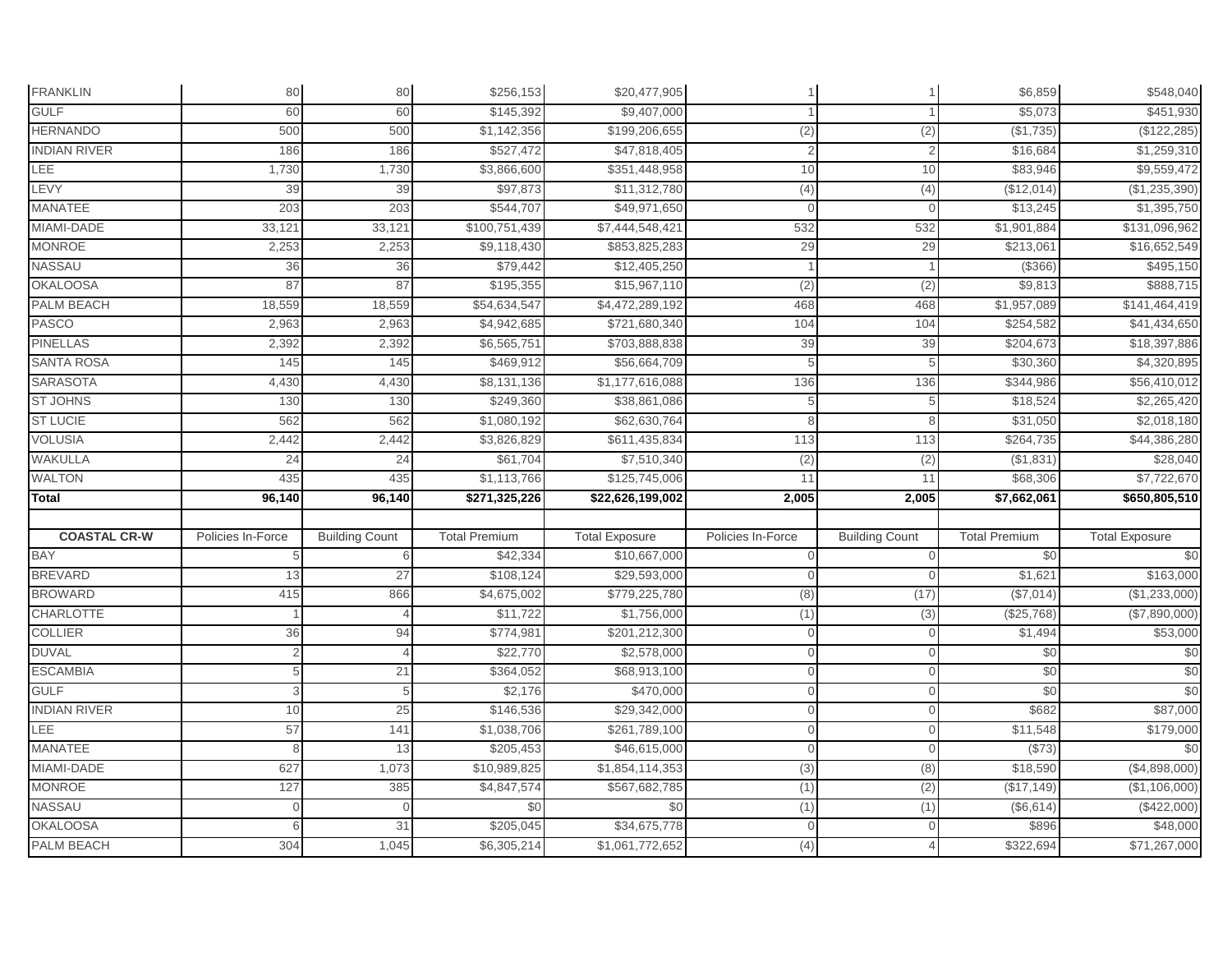| <b>PASCO</b>                |                   | $\overline{1}$        | \$827                       | \$121,000                      | $\Omega$          | $\mathbf 0$           | \$0                    | \$0                                    |
|-----------------------------|-------------------|-----------------------|-----------------------------|--------------------------------|-------------------|-----------------------|------------------------|----------------------------------------|
| <b>PINELLAS</b>             | 52                | 84                    | \$1,036,996                 | \$224,215,100                  | (1)               | (1)                   | \$5,728                | \$479,000                              |
| <b>SANTA ROSA</b>           | 3                 | 16                    | \$181,756                   | \$13,699,000                   | $\Omega$          | $\Omega$              | \$0                    | \$0                                    |
| <b>SARASOTA</b>             | 32                | 179                   | \$801,239                   | \$227,581,209                  | $\Omega$          | (5)                   | (\$6,412)              | (\$373,000)                            |
| <b>ST JOHNS</b>             |                   | 11                    | \$47,285                    | \$4,137,900                    |                   | $\Omega$              | \$0                    | \$0                                    |
| <b>ST LUCIE</b>             | 18                | 90                    | \$332,071                   | \$53,210,250                   |                   |                       | \$0                    | \$0                                    |
| <b>VOLUSIA</b>              | ĥ                 | 13                    | \$64,043                    | \$31,518,000                   |                   |                       | \$6,317                | \$746,000                              |
| <b>WALTON</b>               | 18                | 36                    | \$44,752                    | \$7,904,000                    | $\Omega$          | $\Omega$              | \$0                    | \$0                                    |
| <b>Total</b>                | 1,753             | 4,170                 | \$32,248,483                | \$5,512,793,307                | (18)              | (32)                  | \$306,540              | \$57,100,000                           |
|                             |                   |                       |                             |                                |                   |                       |                        |                                        |
| <b>COASTAL CR-M</b>         | Policies In-Force | <b>Building Count</b> | <b>Total Premium</b>        | <b>Total Exposure</b>          | Policies In-Force | <b>Building Count</b> | <b>Total Premium</b>   | <b>Total Exposure</b>                  |
| <b>BROWARD</b>              | 25                | 42                    | \$628,024                   | \$140,199,000                  | $\Omega$          | $\Omega$              | \$948                  | \$190,800                              |
| <b>COLLIER</b>              |                   |                       | \$8,673                     | \$960,800                      |                   | $\Omega$              | \$0                    | \$0                                    |
| <b>INDIAN RIVER</b>         |                   | 3                     | \$24,842                    | \$8,786,700                    | $\cap$            | $\Omega$              | \$0                    | \$0                                    |
| LEE                         |                   |                       | \$7,151                     | \$3,259,500                    | $\Omega$          | $\mathbf{0}$          | \$347                  | \$158,700                              |
| MIAMI-DADE                  | 54                | 76                    | \$1,420,824                 | \$306,622,183                  | (1)               | (1)                   | \$15,942               | \$3,607,200                            |
| <b>MONROE</b>               | 5                 | 12                    | \$177,617                   | \$25,047,000                   | $\Omega$          | $\Omega$              | \$0                    | \$0                                    |
| PALM BEACH                  | 17                | 121                   | \$410,027                   | \$110,508,400                  |                   | $\Omega$              | \$1,613                | \$86,000                               |
| <b>PINELLAS</b>             | 5                 | 5                     | \$26,072                    | \$7,190,800                    | $\Omega$          | $\Omega$              | \$0                    | \$0                                    |
| <b>SARASOTA</b>             |                   | 14                    | \$120,800                   | \$11,036,300                   |                   |                       | \$17,876               | \$1,149,800                            |
| <b>VOLUSIA</b>              |                   |                       | \$2,797                     | \$1,235,800                    |                   | $\Omega$              | \$0                    | \$0                                    |
| Total                       | 112               | 276                   | \$2,826,827                 | \$614,846,483                  | (1)               | $\overline{(1)}$      | \$36,726               | \$5,192,500                            |
|                             |                   |                       |                             |                                |                   |                       |                        |                                        |
| <b>COASTAL CNR-W</b>        |                   |                       |                             |                                |                   |                       |                        |                                        |
|                             | Policies In-Force | <b>Building Count</b> | <b>Total Premium</b>        | <b>Total Exposure</b>          | Policies In-Force | <b>Building Count</b> | <b>Total Premium</b>   | <b>Total Exposure</b>                  |
| <b>BAY</b>                  | 34                | 39                    | \$179,494                   | \$21,775,000                   | $\cap$            | $\Omega$              | \$3,891                | \$128,000                              |
| <b>BREVARD</b>              | 34                | 57                    | \$217,270                   | \$21,854,000                   |                   |                       | \$499                  | \$27,000                               |
| <b>BROWARD</b>              | 395               | 496                   | \$2,823,777                 | \$282,981,752                  | (10)              | (10)                  | \$24,067               | (\$2,769,000)                          |
| <b>CHARLOTTE</b>            |                   | 30                    | \$129,088                   | \$14,726,000                   | $\cap$            | $\Omega$              | \$0                    | \$0                                    |
| <b>COLLIER</b>              | 43                | 63                    | \$367,010                   | \$39,959,274                   | $\cap$            | $\Omega$              | \$0                    | \$0                                    |
| <b>DUVAL</b>                |                   | $\Delta$              | \$5,253                     | \$710,000                      | $\mathbf{0}$      | $\mathbf{0}$          | \$0                    |                                        |
| <b>ESCAMBIA</b>             | 104               | 138                   | \$482,026                   | \$75,831,738                   | (1)               | (1)                   | \$437                  | \$0<br>(\$83,000)                      |
| <b>FLAGLER</b>              |                   | 10                    | \$24,150                    | \$3,296,000                    | $\Omega$          | $\Omega$              | \$0                    | \$0                                    |
| <b>FRANKLIN</b>             |                   |                       | \$677                       | \$129,000                      |                   | $\Omega$              | \$0                    | \$0                                    |
| <b>GULF</b>                 |                   |                       | \$5,722                     | \$1,000,000                    |                   | $\Omega$              | \$0                    |                                        |
| <b>HERNANDO</b>             |                   |                       | \$415                       | \$48,000                       |                   | $\Omega$              | \$0                    |                                        |
| <b>INDIAN RIVER</b>         | 6                 | 6                     | \$19,926                    | \$1,717,000                    | $\cap$            | $\Omega$              | \$0                    |                                        |
| LEE                         | 64                | 242                   | \$1,043,712                 | \$110,176,802                  | (2)               | (3)                   | (\$36,829)             | \$0<br>\$0<br>\$0<br>(\$1,941,000)     |
| <b>MANATEE</b>              | 15                | 25                    | \$159,663                   | \$16,434,302                   | $\Omega$          | $\mathbf{0}$          | \$1,932                |                                        |
| MIAMI-DADE<br><b>MONROE</b> | 369               | 536                   | \$3,425,990<br>\$10,950,262 | \$277,941,284<br>\$588,941,764 |                   | (3)                   | (\$10,356)<br>\$55,077 | \$34,000<br>(\$2,686,000)<br>\$127,000 |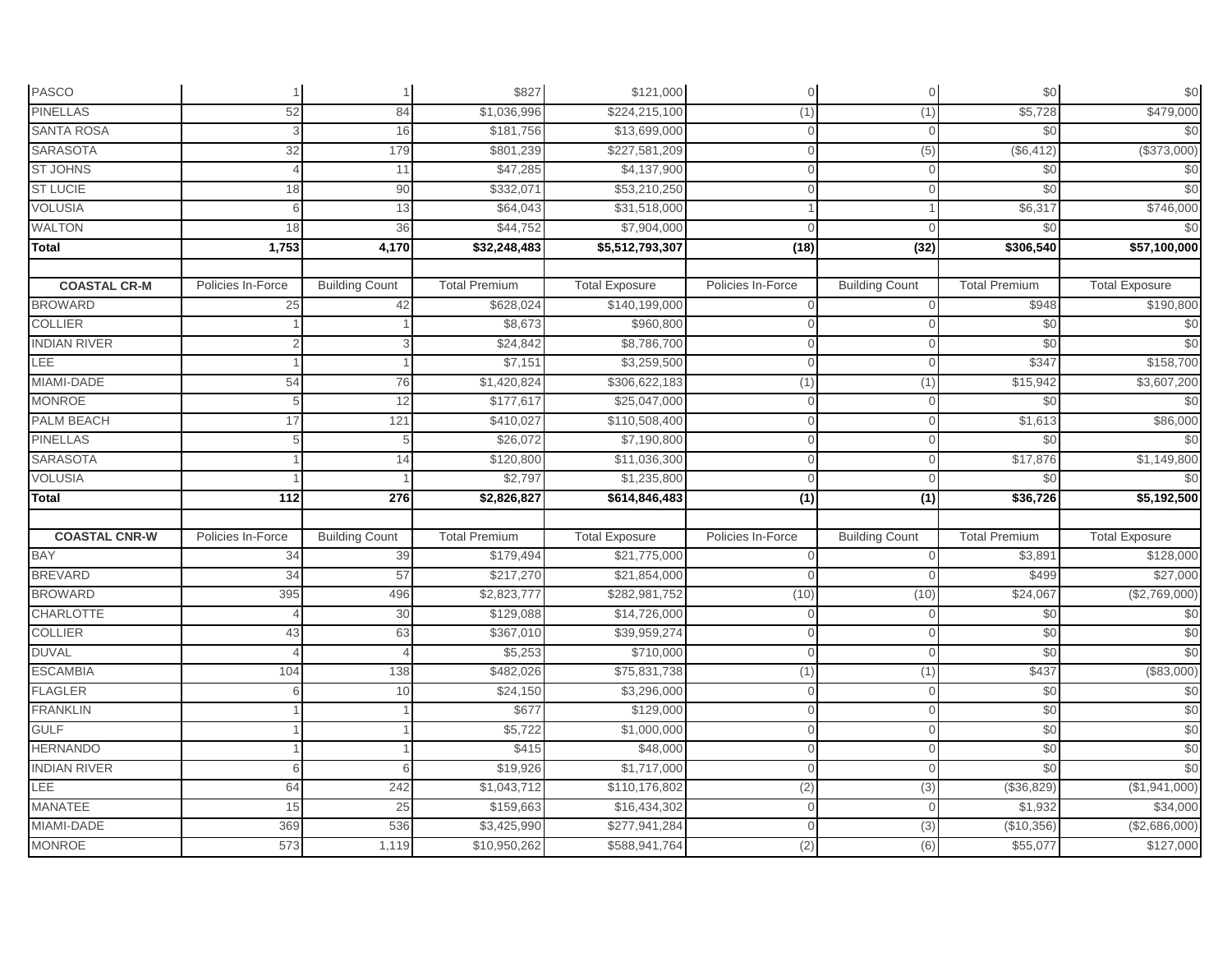| <b>OKALOOSA</b>      | $\overline{7}$    | $\overline{7}$        | \$30,443             | \$2,992,000              | $\Omega$          | $\mathbf 0$           | \$0                  | $$0$                  |
|----------------------|-------------------|-----------------------|----------------------|--------------------------|-------------------|-----------------------|----------------------|-----------------------|
| <b>PALM BEACH</b>    | 447               | 551                   | \$2,996,879          | \$294,675,710            | (7)               | (10)                  | (\$58,162)           | (\$5,960,000)         |
| <b>PASCO</b>         |                   |                       | \$12,595             | \$1,514,000              | $\cap$            | $\Omega$              | \$1,401              | \$180,000             |
| <b>PINELLAS</b>      | 24                | 46                    | \$247,287            | \$28,742,600             |                   |                       | \$4,598              | \$436,000             |
| <b>SANTA ROSA</b>    | 13                | 14                    | \$53,670             | \$6,478,600              |                   | $\Omega$              | \$659                | \$57,000              |
| <b>SARASOTA</b>      | 58                | 83                    | \$322,970            | \$42,779,605             | $\cap$            | $\Omega$              | \$0                  | \$0                   |
| <b>ST LUCIE</b>      |                   |                       | \$5,131              | \$405,000                |                   | $\Omega$              | \$1,105              | \$55,000              |
| <b>VOLUSIA</b>       | 29                | 35                    | \$83,238             | \$16,292,795             | (1)               | (1)                   | (\$1,943)            | (\$788,000)           |
| <b>WALTON</b>        | 12                | 19                    | \$71,728             | \$11,279,000             | $\Omega$          | $\Omega$              | \$1,047              | \$126,000             |
| <b>Total</b>         | 2,249             | 3,528                 | \$23,658,376         | \$1,862,681,226          | (22)              | (33)                  | (\$12,577)           | (\$13,057,000)        |
| <b>COASTAL CNR-M</b> | Policies In-Force | <b>Building Count</b> | <b>Total Premium</b> |                          | Policies In-Force | <b>Building Count</b> | <b>Total Premium</b> | <b>Total Exposure</b> |
| <b>BREVARD</b>       |                   | 5                     | \$21,832             | <b>Total Exposure</b>    |                   |                       | \$563                |                       |
| <b>BROWARD</b>       |                   |                       | \$19,196             | \$4,829,800              | $\cap$            | $\Omega$              |                      | \$50,000              |
| <b>ESCAMBIA</b>      |                   | 6                     | \$3,222              | \$1,722,100<br>\$384,000 | $\Omega$          | $\Omega$              | \$0<br>\$0           | \$0<br>\$0            |
| LEE                  |                   | 2                     | \$12,481             | \$1,513,000              |                   |                       | \$3,750              |                       |
| LEVY                 |                   | 3                     | \$26,345             | \$2,220,100              | $\cap$            | $\Omega$              | \$0                  | \$700,000<br>\$0      |
| <b>MANATEE</b>       |                   | հ                     | \$24,538             | \$2,366,000              |                   | $\Omega$              | \$0                  | \$0                   |
| MIAMI-DADE           | 6                 | 6                     | \$35,497             | \$4,970,800              | $\cap$            | $\Omega$              | \$0                  | \$0                   |
| <b>MONROE</b>        | 5                 |                       | \$222,948            | \$8,902,400              |                   |                       | \$169,599            | \$5,690,400           |
| <b>PALM BEACH</b>    | 10                | 13                    | \$41,270             | \$3,751,600              |                   |                       | \$4,106              | \$430,000             |
| <b>PINELLAS</b>      |                   | 15                    | \$155,476            | \$16,857,800             | $\cap$            | $\Omega$              | \$0                  | $\frac{6}{3}$         |
| <b>SANTA ROSA</b>    |                   |                       | \$1,522              | \$166,000                | $\Omega$          | $\mathbf{0}$          | \$0                  | \$0                   |
| <b>SARASOTA</b>      |                   |                       | \$917                | \$100,000                |                   |                       | \$0                  | \$0                   |
| <b>ST LUCIE</b>      |                   |                       | \$2,46               | \$400,000                | $\cap$            | $\Omega$              | \$0                  | \$0                   |
| Total                | 39                | 73                    | \$567,705            | \$48,183,600             | 5                 | 6                     | \$178,018            | \$6,870,400           |
|                      |                   |                       |                      |                          |                   |                       |                      |                       |
| <b>CLA CR-M</b>      | Policies In-Force | <b>Building Count</b> | <b>Total Premium</b> | <b>Total Exposure</b>    | Policies In-Force | <b>Building Count</b> | <b>Total Premium</b> | <b>Total Exposure</b> |
| <b>ALACHUA</b>       |                   |                       | \$11,414             | \$2,439,900              |                   | $\Omega$              | \$0                  | $\frac{6}{3}$         |
| BAY                  |                   |                       | \$9,919              | \$961,100                | $\Omega$          | $\mathbf{0}$          | \$0                  | \$0                   |
| <b>BREVARD</b>       | 13                | 46                    | \$183,699            | \$85,641,600             |                   | $\Omega$              | \$654                | \$173,600             |
| <b>BROWARD</b>       | 48                | 214                   | \$1,234,465          | \$343,125,700            | 8                 |                       | \$164,918            | \$49,944,900          |
| <b>CHARLOTTE</b>     |                   | 5                     | \$55,601             | \$10,789,800             |                   | $\Omega$              | \$0                  | $\frac{6}{3}$         |
| <b>COLLIER</b>       | 21                | 111                   | \$559,194            | \$126,167,800            |                   | $\Omega$              | \$0                  | \$0                   |
| <b>ESCAMBIA</b>      |                   | 16                    | \$64,885             | \$7,593,200              |                   | $\Omega$              | \$0                  | \$0                   |
| <b>GULF</b>          |                   | 5                     | \$37,762             | \$5,422,600              | $\cap$            | $\Omega$              | \$0                  | \$0                   |
| <b>HERNANDO</b>      |                   | 6                     | \$60,377             | \$7,231,700              | $\Omega$          | $\Omega$              | \$0                  | \$0                   |
| <b>HIGHLANDS</b>     |                   |                       | \$18,466             | \$4,758,600              | $\Omega$          | $\mathbf{0}$          | \$0                  | \$0                   |
| <b>HILLSBOROUGH</b>  |                   | 89                    | \$517,749            | \$90,453,500             |                   | $\Omega$              | \$0                  | \$0                   |
| <b>INDIAN RIVER</b>  |                   | 10                    | \$54,665             | \$13,547,500             |                   | $\mathbf 0$           | \$0                  | \$0                   |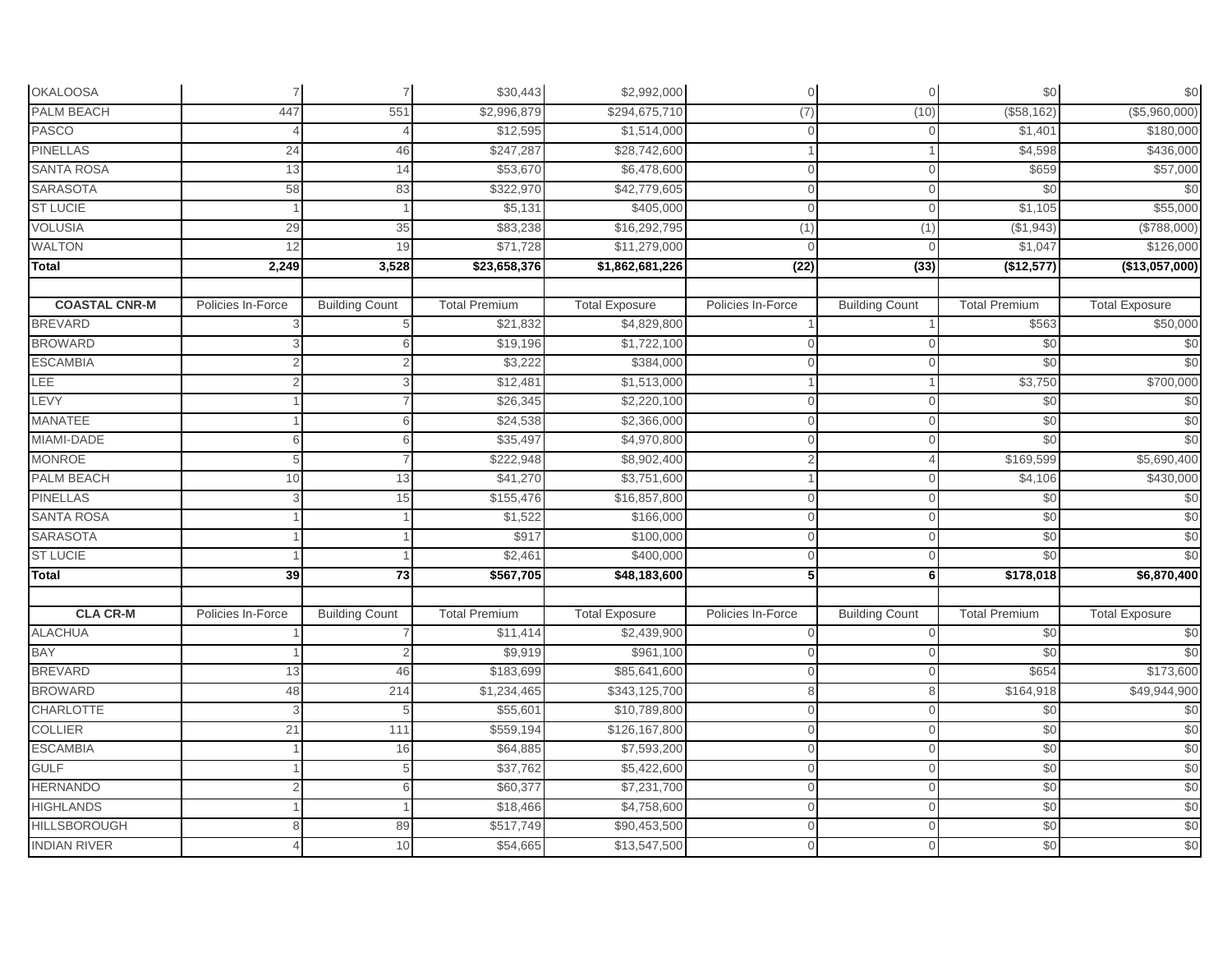| LEE                 | $\overline{3}$    | 97                    | \$680,088            | \$152,513,300            | $\Omega$          | $\mathbf 0$           | \$0                  | $$0$                  |
|---------------------|-------------------|-----------------------|----------------------|--------------------------|-------------------|-----------------------|----------------------|-----------------------|
| LEON                | $\overline{2}$    |                       | \$9,269              | \$4,824,900              |                   |                       | \$0                  | \$0                   |
| <b>MANATEE</b>      | 6                 | 61                    | \$530,637            | \$55,310,400             |                   | $\Omega$              | (\$90)               | \$5,700               |
| <b>MARION</b>       |                   |                       | \$277                | \$50,900                 |                   | $\mathbf{0}$          | \$37                 | \$6,000               |
| <b>MARTIN</b>       | 13                | 155                   | \$406,933            | \$118,931,910            |                   | $\Omega$              | \$1,681              | \$388,800             |
| MIAMI-DADE          | 314               | 800                   | \$5,906,429          | \$1,520,440,100          | (2)               | (9)                   | \$170,395            | \$39,643,500          |
| NASSAU              |                   | ጸ                     | \$47,189             | \$4,510,800              |                   | $\Omega$              | \$0                  | $\frac{6}{3}$         |
| <b>OKALOOSA</b>     |                   | 17                    | \$93,689             | \$21,254,900             | $\Omega$          | $\mathbf{0}$          | \$0                  | \$0                   |
| ORANGE              | 2                 | 52                    | \$224,429            | \$40,171,500             | $\Omega$          | $\mathbf{0}$          | \$0                  | \$0                   |
| <b>OSCEOLA</b>      |                   | 17                    | \$73,209             | \$34,533,000             |                   | $\Omega$              | \$0                  | \$0                   |
| PALM BEACH          | 39                | 705                   | \$1,868,722          | \$601,964,000            |                   | 42                    | \$86,083             | \$33,656,400          |
| <b>PASCO</b>        | 8                 | 326                   | \$566,964            | \$76,363,700             | ∩                 | $\mathbf{0}$          | \$978                | \$527,000             |
| <b>PINELLAS</b>     | 71                | 431                   | \$2,921,640          | \$762,717,300            |                   | 3                     | \$49,180             | \$23,841,500          |
| SARASOTA            | $\Omega$          |                       | \$0                  | \$0                      | (1)               | (1)                   | (\$4,250)            | (\$663,800)           |
| <b>SEMINOLE</b>     |                   | 22                    | \$52,246             | \$17,279,900             | $\Omega$          | $\mathbf{0}$          | \$0                  | \$0                   |
| <b>ST LUCIE</b>     | 3                 | 19                    | \$75,782             | \$19,540,500             | $\Omega$          | $\mathbf 0$           | \$0                  | \$0                   |
| <b>VOLUSIA</b>      |                   |                       | \$28,196             | \$6,701,000              |                   | $\Omega$              | \$0                  | \$0                   |
| Total               | 582               | 3,235                 | \$16,293,895         | \$4,135,241,110          | 6                 | 43                    | \$469,586            | \$147,523,600         |
|                     |                   |                       |                      |                          |                   |                       |                      |                       |
| <b>CLA CNR-M</b>    | Policies In-Force | <b>Building Count</b> | <b>Total Premium</b> | <b>Total Exposure</b>    | Policies In-Force | <b>Building Count</b> | <b>Total Premium</b> | <b>Total Exposure</b> |
| BAY                 |                   | 14                    | \$56,086             | \$8,759,400              |                   |                       | \$6,932              | \$964,800             |
| <b>BREVARD</b>      | 11                | 23                    | \$90,200             | \$15,576,500             |                   |                       | \$4,444              | \$506,900             |
| <b>BROWARD</b>      |                   |                       | \$42,299             | \$7,294,600              |                   | $\Omega$              | \$850                | \$0                   |
| <b>COLLIER</b>      |                   | 3                     | \$13,809             | \$2,596,000              |                   | $\Omega$              | \$0                  | \$0                   |
| <b>ESCAMBIA</b>     |                   | 16                    | \$68,379             | \$10,890,500             |                   | 3                     | \$11,877             | \$1,721,300           |
| <b>GULF</b>         |                   |                       | \$5,107              | \$473,000                |                   | $\Omega$              | \$0                  | \$0                   |
| <b>HILLSBOROUGH</b> | 3                 | 3                     | \$3,551              | \$581,200                |                   | $\mathbf{0}$          | \$0                  | \$0                   |
| LAKE                |                   | 3                     | \$11,350             | \$2,560,700              |                   | $\Omega$              | \$2,288              | \$318,000             |
| LEE                 | 5                 | 8                     | \$36,695             | \$7,388,600              | $\Omega$          | $\Omega$              | \$851                | \$82,600              |
| <b>MANATEE</b>      | 5                 | 5                     | \$22,292             | \$2,075,700              | $\Omega$          | $\mathbf 0$           | \$1,621              | \$70,000              |
| <b>MARTIN</b>       |                   |                       | \$28,558             | \$2,004,100              |                   | $\mathbf{0}$          | \$0                  | \$0                   |
| MIAMI-DADE          | 15                | 17                    | \$145,143            | \$15,844,700             |                   | $\Omega$              | \$0                  | \$0                   |
| NASSAU              | $\Omega$          |                       | \$0                  | \$0                      | (1)               | (2)                   | (\$22,140)           | (\$1,692,000)         |
| <b>OKALOOSA</b>     | 11                | 13                    | \$56,508             | \$7,749,100              | (1)               | (1)                   | (\$1,131]            | (\$157,900)           |
| ORANGE              |                   |                       | \$4,761              | \$627,800                |                   | $\Omega$              | \$0                  | $\frac{6}{3}$         |
| <b>PALM BEACH</b>   | 3                 |                       | \$28,863             | \$2,545,500              |                   | $\Omega$              | \$2,479              | \$86,300              |
| <b>PINELLAS</b>     | 37                | 46                    | \$155,934            | \$31,471,300             |                   |                       | \$412                | \$120,000             |
| <b>SANTA ROSA</b>   | 11                | 14                    | \$59,322             | \$10,273,000             | $\cap$            | $\mathbf 0$           | \$404                | \$32,500              |
| <b>SARASOTA</b>     |                   |                       |                      |                          |                   |                       |                      |                       |
| <b>ST LUCIE</b>     | 5                 |                       | \$34,601<br>\$7,705  | \$6,443,200<br>\$723,300 |                   | $\Omega$              | \$0<br>\$0           | \$0<br>\$0            |